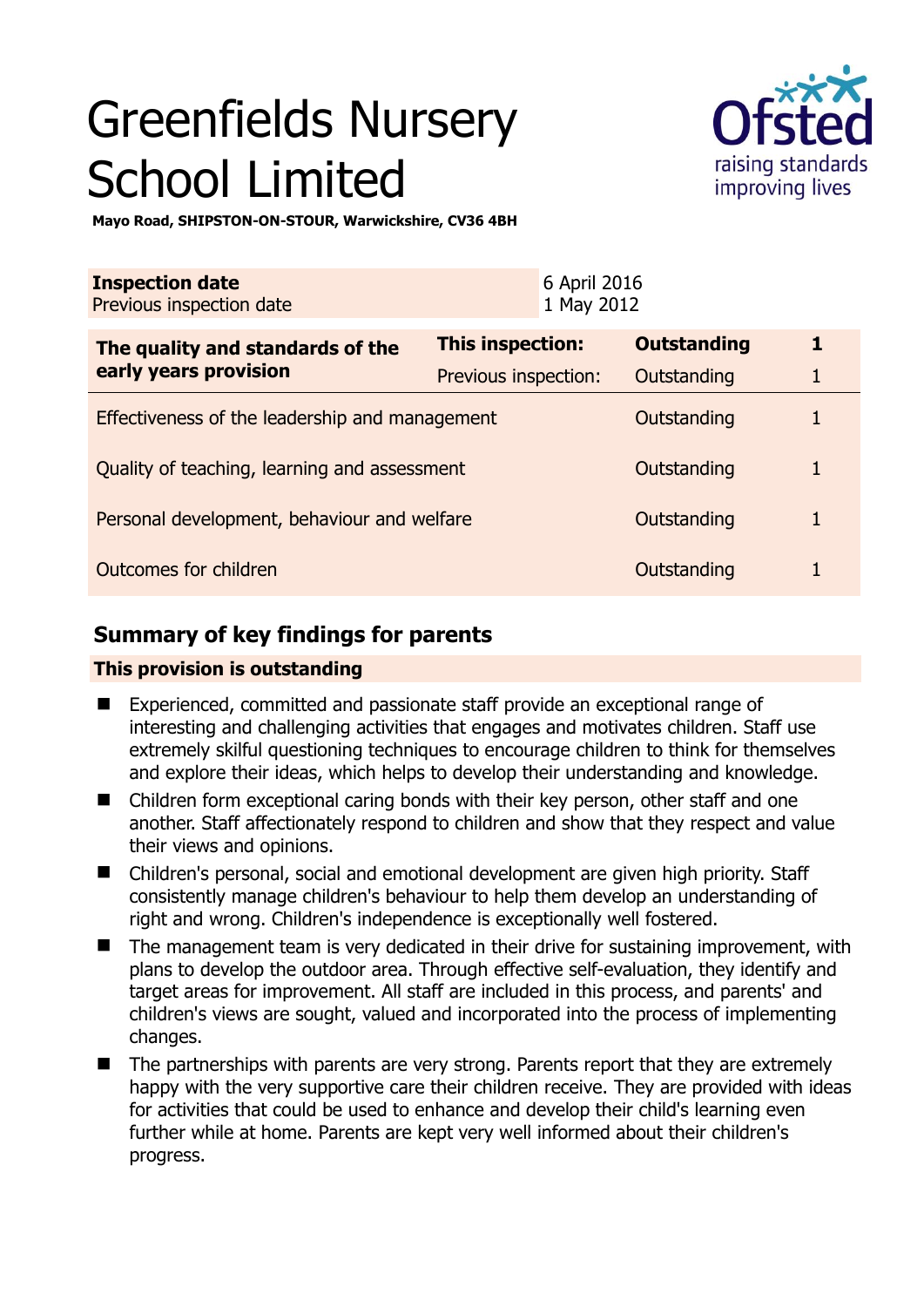## **What the setting needs to do to improve further**

#### **To further improve the quality of the early years provision the provider should:**

■ enhance the already excellent programme of professional development, to ensure that practice continually improves and the outstanding quality of the provision is maintained.

#### **Inspection activities**

- The inspector observed activities and the quality of teaching in the classroom and the outdoor area.
- The inspector held discussions with the manager and deputy manager and spoke with children and staff at appropriate times during the inspection.
- The inspector undertook a joint observation with the manager.
- The inspector sampled a range of documentation, including evidence of staff suitability, training and qualifications, policies and procedures and children's records.
- The inspector took into account the views of parents and carers spoken to on the day of the inspection and comments from questionnaires.

**Inspector**  Jennifer Turner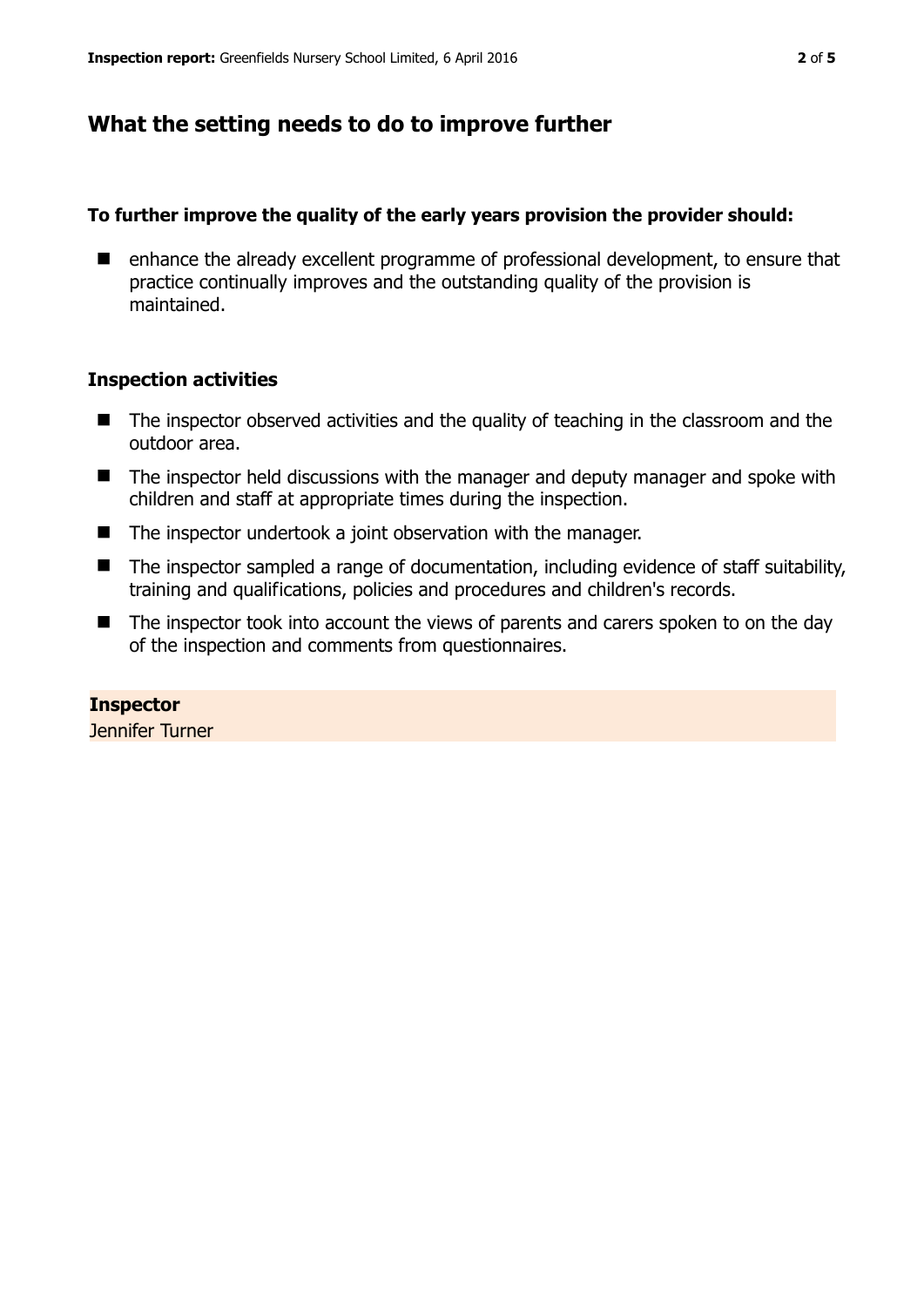# **Inspection findings**

## **Effectiveness of the leadership and management is outstanding**

The arrangements for safeguarding are effective. Children's safety and welfare are given the utmost priority. Staff are highly knowledgeable of the signs and symptoms that would raise concerns about a child's safety or welfare. Staff work very effectively together and create an extremely vibrant and welcoming atmosphere for children and their parents. Management and staff have recently attended training on safeguarding, first aid and food safety, to build on their exceptional professional knowledge. They use the information gained exceedingly well to inform their practice. The next challenge is to explore a wider range of ways to help staff sustain and build on their already outstanding provision. Considerable emphasis is placed on ensuring gaps in children's learning are quickly identified so that additional support and intervention can be secured, if necessary.

## **Quality of teaching, learning and assessment is outstanding**

High-quality teaching led by children's interests ensures that all children are engaged in purposeful play. Staff have an outstanding knowledge of children's individual learning needs and play preferences. They are systematic and meticulous in using observations to assess children's development and identify challenging next steps in their learning. Language and communication skills very quickly develop because there is a wealth of real learning experiences to talk about. Staff seize every opportunity to further children's speaking and understanding through discussion, by joining in children's role play and providing interesting practical tasks, stimulating stories, rhymes and songs. Children make an excellent start in understanding that letters represent sounds and by the time they leave the nursery, many learn to combine sounds to read simple words. Great fun is had as they find words that rhyme to place in the bowl of 'silly soup'.

### **Personal development, behaviour and welfare are outstanding**

One of the focus areas of improvement has been the initiative to raise the profile of physical development in all age groups. Some successful innovations include the yoga sessions enjoyed by all children. Children develop great physical agility as they relish the experience gained, stretching and moving their bodies in different ways. Staff promote children's understanding of their own safety superbly. Children are encouraged to think about risks, such as why fires are dangerous and to be careful when playing in the treehouse. Staff have very strong links with the primary school. Children take part in many activities and events, allowing school staff to get to know them and helping to make children eager to move on to school.

## **Outcomes for children are outstanding**

Children are extremely well prepared for school as their skills and understanding are refined in readiness for school. They regularly participate in activities that will help them achieve the skills they need to move on to their next stage in their learning. This includes learning phonics, pencil control and emerging writing. Exceptional intervention is sought for children who are making less progress than expected, so they quickly catch up, and funded children get the highest level of support they need.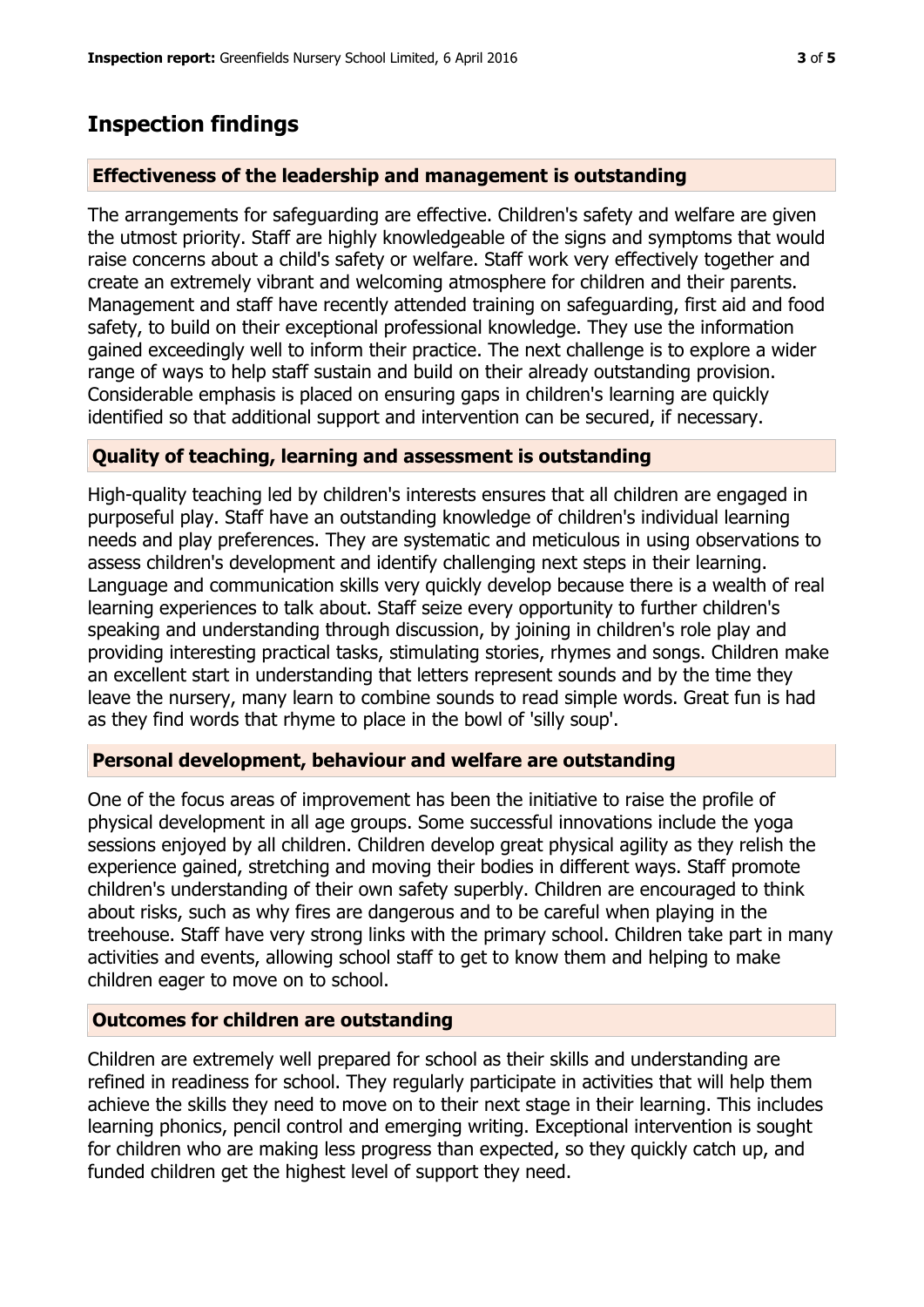## **Setting details**

| Unique reference number       | EY438368                                                                             |  |
|-------------------------------|--------------------------------------------------------------------------------------|--|
| <b>Local authority</b>        | Warwickshire                                                                         |  |
| <b>Inspection number</b>      | 850267                                                                               |  |
| <b>Type of provision</b>      | Full-time provision                                                                  |  |
| Day care type                 | Childcare - Non-Domestic                                                             |  |
| <b>Registers</b>              | Early Years Register, Compulsory Childcare<br>Register, Voluntary Childcare Register |  |
| <b>Age range of children</b>  | $0 - 8$                                                                              |  |
| <b>Total number of places</b> | 89                                                                                   |  |
| Number of children on roll    | 136                                                                                  |  |
| <b>Name of provider</b>       | Greenfields Nursery School Ltd                                                       |  |
| Date of previous inspection   | 1 May 2012                                                                           |  |
| <b>Telephone number</b>       | 01608 663 672                                                                        |  |

Greenfields Nursery School Limited was registered in 2011. The nursery operates Monday to Friday from 8am to 6pm for 50 weeks of the year, except for bank holidays. The activity club runs from 3.30pm to 6pm. The nursery employs 19 staff, 15 of whom hold appropriate qualifications at level 3 or above. The nursery provides funded early education for two-, three- and four-year-old children and receives early years pupil premium.

This inspection was carried out by Ofsted under sections 49 and 50 of the Childcare Act 2006 on the quality and standards of provision that is registered on the Early Years Register. The registered person must ensure that this provision complies with the statutory framework for children's learning, development and care, known as the Early Years Foundation Stage.

Any complaints about the inspection or the report should be made following the procedures set out in the guidance 'Complaints procedure: raising concerns and making complaints about Ofsted', which is available from Ofsted's website: www.gov.uk/government/organisations/ofsted. If you would like Ofsted to send you a copy of the guidance, please telephone 0300 123 4234, or email enquiries@ofsted.gov.uk.